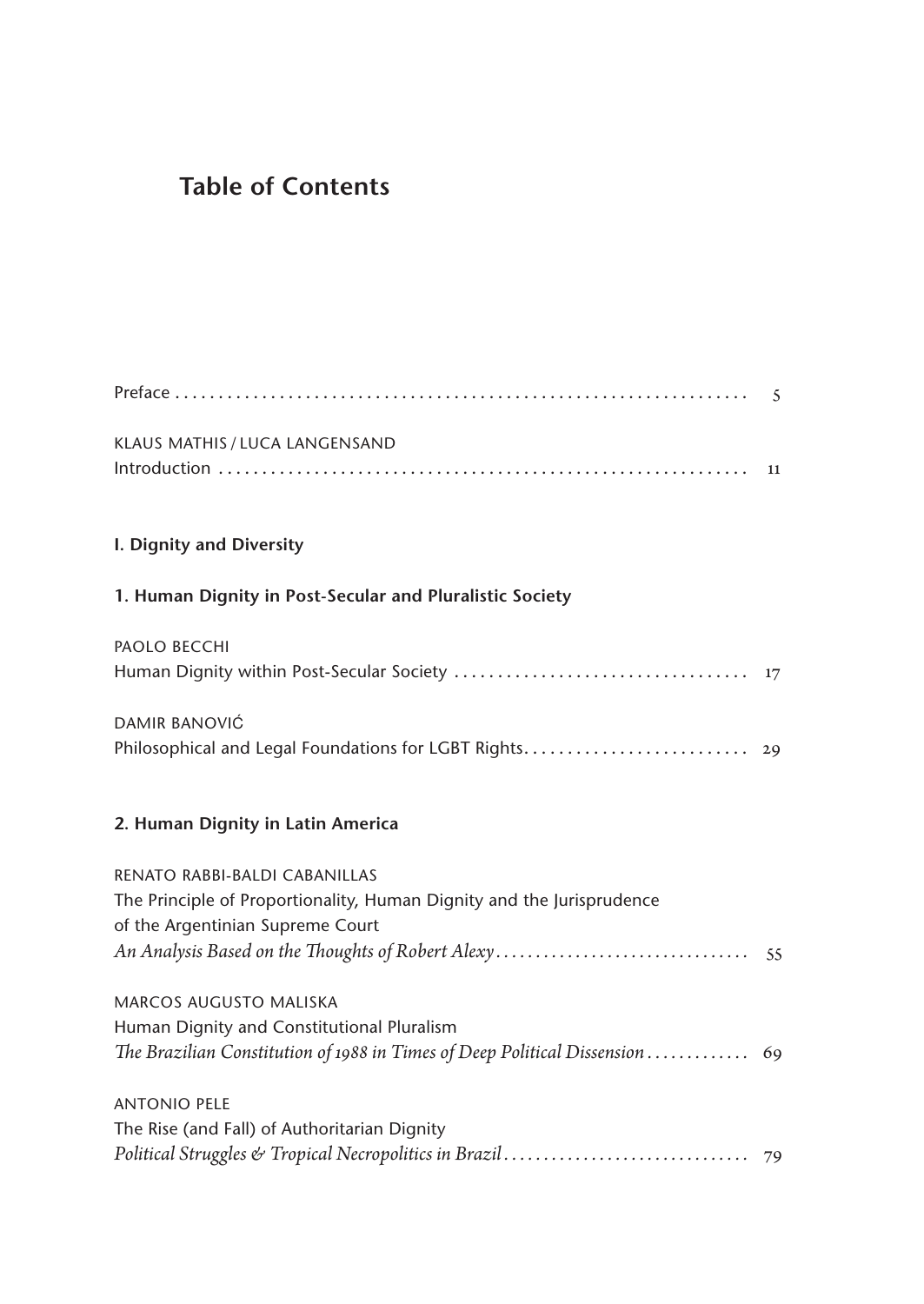## **II. Diversity and Anarchy**

## **1. Historical Approaches to Anarchism**

| <b>MAURICE SCHUHMANN</b>                                               |
|------------------------------------------------------------------------|
| Vive la Révolution!                                                    |
|                                                                        |
| <b>KLAUS MATHIS</b>                                                    |
|                                                                        |
| ANNA BUDZANOWSKA / TOMASZ PIETRZYKOWSKI                                |
| Edward Abramowski's Idea of Solidarity and Stateless Cooperation       |
|                                                                        |
| 2. Anarchist Approaches to Domination, the State, Law and Social Order |
| <b>JAMES HUMPHRIES</b>                                                 |
|                                                                        |
| ALEKSANDER MIŁOSZ ZIELIŃSKI                                            |
| From "Insurrection" to "Counter-revolution"                            |
|                                                                        |
| PETER SEYFERTH                                                         |
| The Case for Anarchist Litigation                                      |
| Why the Enemies of Legal Institutions Want Legal Institutions  203     |
| <b>LUCA LANGENSAND</b>                                                 |
| Anarchist Law?                                                         |
| Ideas of Social Order and Regulation without Domination 219            |